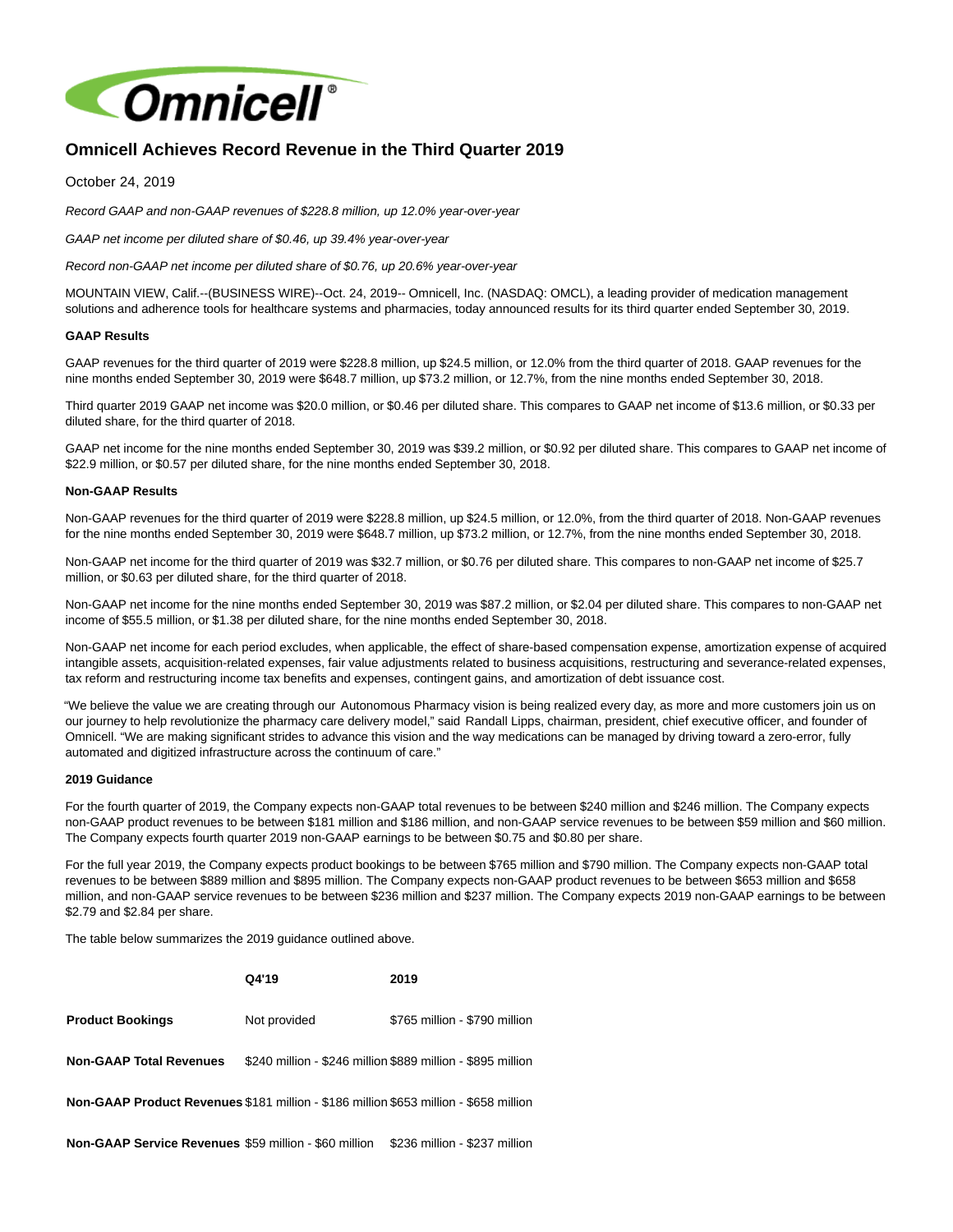#### **Omnicell Conference Call Information**

Omnicell will hold a conference call today, Thursday, October 24, 2019 at 1:30 p.m. PT to discuss third quarter financial results. The conference call can be monitored by dialing 1-800-696-5518 within the U.S. or 1-706-758-4883 for all other locations. The Conference ID # is 6695921. Internet users can access the conference call a[t http://ir.omnicell.com/communications/events-presentations.](https://cts.businesswire.com/ct/CT?id=smartlink&url=http%3A%2F%2Fir.omnicell.com%2Fcommunications%2Fevents-presentations&esheet=52117419&newsitemid=20191024005954&lan=en-US&anchor=http%3A%2F%2Fir.omnicell.com%2Fcommunications%2Fevents-presentations&index=1&md5=03f744f505c784d7763cca076d6b0dc3) A replay of the call will be available today at approximately 4:30 p.m. PT and will be available until 11:59 p.m. PT on November 22, 2019. The replay access numbers are 1-855-859-2056 within the U.S. and 1-404-537-3406 for all other locations, Conference ID # is 6695921.

#### **About Omnicell**

Since 1992, Omnicell has been inspired to create safer and more efficient ways to manage medications across all care settings. Through its industryleading medication management platform that spans the continuum of care, Omnicell is developing a vision for a fully automated infrastructure, powered by a cloud data platform that supports improved patient care, fewer errors, enhanced safety, and new opportunities for growth.

Omnicell's vision for the Autonomous Pharmacy integrates a comprehensive set of solutions across three key areas: Automation solutions designed to digitize and streamline workflows; Intelligence that provides actionable insights to better understand medication usage and improve pharmacy supply chain management; and Work - expert services that serve as an extension of pharmacy operations to support improved efficiency, regulatory compliance, and patient outcomes.

Over 5,500 facilities worldwide use Omnicell automation and analytics solutions to help increase operational efficiency, reduce medication errors, deliver actionable intelligence, and improve patient safety. More than 40,000 institutional and retail pharmacies across North America and the United Kingdom leverage Omnicell's innovative medication adherence solutions designed to improve patient engagement and adherence to prescriptions, helping to reduce costly hospital readmissions.

To learn more about Omnicell and its Autonomous Pharmacy vision, please visit [www.omnicell.com.](https://cts.businesswire.com/ct/CT?id=smartlink&url=http%3A%2F%2Fwww.omnicell.com&esheet=52117419&newsitemid=20191024005954&lan=en-US&anchor=www.omnicell.com&index=2&md5=e019ee828e4d10153b8cd1c2a9bd9e93)

Omnicell and the Omnicell logo are registered trademarks of Omnicell, Inc. in the United States and other countries.

#### **Forward-Looking Statements**

To the extent any statements contained in this release deal with information that is not historical, these statements are "forward-looking statements" within the meaning of the Private Securities Litigation Reform Act of 1995. As such, they are subject to the occurrence of many events outside Omnicell's control and are subject to various risk factors that could cause actual results to differ materially from those expressed or implied in any forward-looking statement. Such statements include, but are not limited to, Omnicell's projected bookings, revenues and earnings per share; pipeline; planned new products and services; new sales opportunities, and statements about Omnicell's strategy, objectives, and vision. Risks that contribute to the uncertain nature of the forward-looking statements include (i) Omnicell's ability to take advantage of the growth opportunities in medication management across all care settings, (ii) Omnicell's ability to develop and commercialize new products, including the XR2 Automated Central Pharmacy System and the IVX Workflow semi-automated workflow solution, and enhance existing products, (iii) Omnicell's ability to deliver on our vision of the Autonomous Pharmacy and the impact that advanced automation, data intelligence, and expert services will have on patient care, (iv) unfavorable general economic and market conditions, (v) risks to growth and acceptance of Omnicell's products and services, including competitive conversions, and growth of the clinical automation and workflow automation market generally, (vi) risks presented by the transition to selling more products on a subscription basis, (vii) potential of increasing competition, (viii) potential regulatory changes, (ix) Omnicell's ability to improve sales productivity to grow product bookings, and (x) Omnicell's ability to acquire companies, businesses, or technologies and successfully integrate such acquisitions. These and other risks and uncertainties are described more fully in Omnicell's most recent filings with the Securities and Exchange Commission ("SEC"). Prospective investors are cautioned not to place undue reliance on forward-looking statements. All forward-looking statements contained in this press release speak only as of the date on which they were made. Omnicell undertakes no obligation to update such statements to reflect events that occur or circumstances that exist after the date on which they were made.

#### **Use of Non-GAAP Financial Information**

This press release contains financial measures that are not calculated in accordance with GAAP. Our management evaluates and makes operating decisions using various performance measures. In addition to Omnicell's GAAP results, we also consider non-GAAP revenues, non-GAAP gross profit, non-GAAP operating expenses, non-GAAP net income, and non-GAAP net income per diluted share. Additionally, we calculate adjusted EBITDA (another non-GAAP measure) by means of adjustments to GAAP net income. These non-GAAP results should not be considered as an alternative to gross profit, operating expenses, net income, net income per diluted share, or any other performance measure derived in accordance with GAAP. We present these non-GAAP results because we consider them to be important supplemental measures of Omnicell's performance.

Our non-GAAP revenues, non-GAAP gross profit, non-GAAP operating expenses, non-GAAP net income, and non-GAAP net income per diluted share are exclusive of certain items to facilitate management's review of the comparability of Omnicell's core operating results on a period-to-period basis because such items are not related to Omnicell's ongoing core operating results as viewed by management. We define our "core operating results" as those revenues recorded in a particular period and the expenses incurred within that period that directly drive operating income in that period. Management uses these non-GAAP financial measures in making operating decisions because, in addition to meaningful supplemental information regarding operating performance, the measures give us a better understanding of how we should invest in research and development, fund infrastructure growth, and evaluate the effectiveness of marketing strategies. In calculating the above non-GAAP results, management specifically adjusted for the following excluded items:

Share-based compensation expense. We excluded from our non-GAAP results the expense related to equity-based compensation plans as they<br>all the expense of expense the label section and settlement from Openically represent expenses that do not require cash settlement from Omnicell.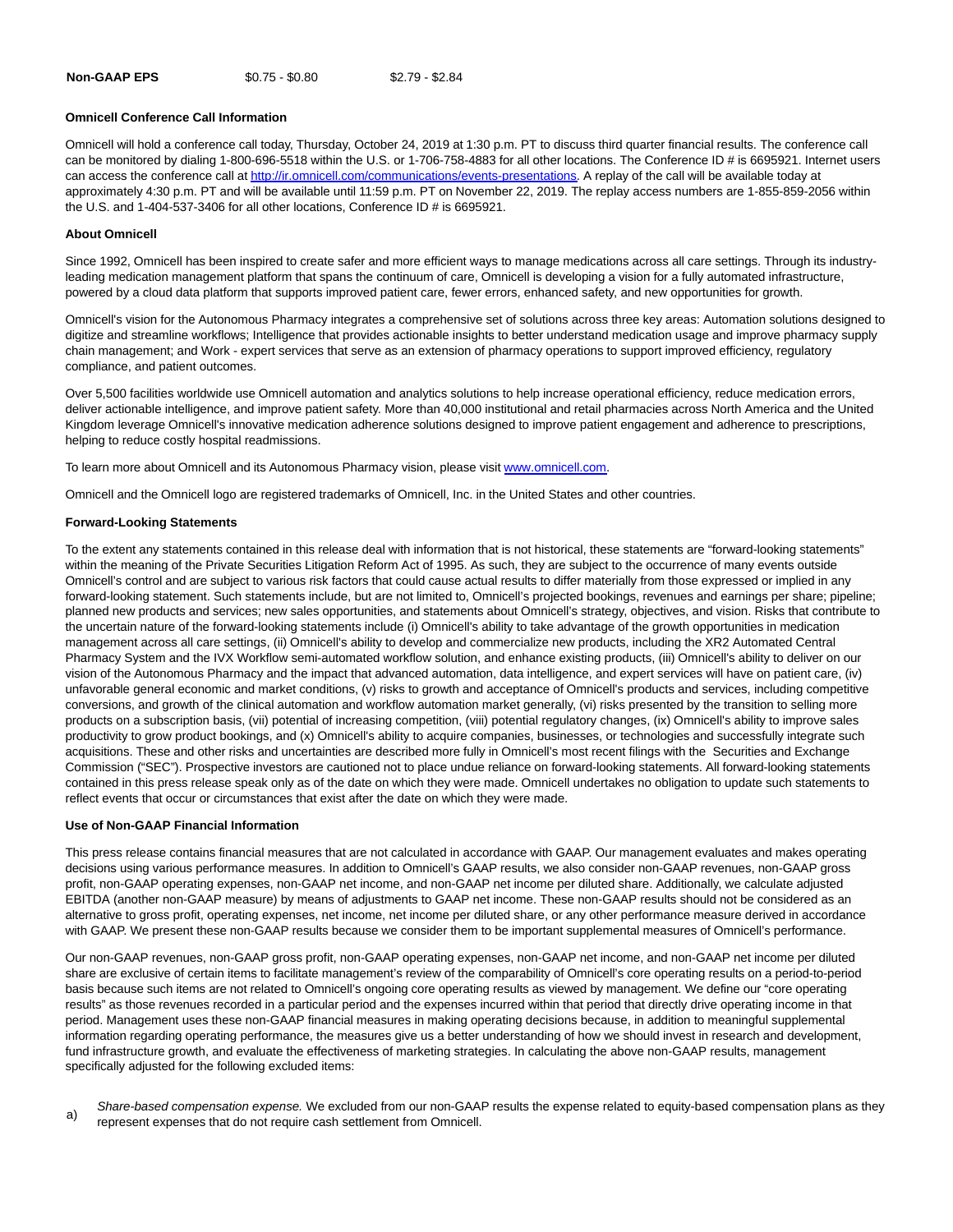b) Amortization of acquired intangible assets. We excluded from our non-GAAP results the intangible assets amortization expense resulting from our past acquisitions. These non-cash charges are not considered by management to reflect the core cash-generating performance of the business and therefore are excluded from our non-GAAP results.

c) Amortization of debt issuance cost. Debt issuance cost represents costs associated with the issuance of Term Loan and Revolving Line of Credit facilities. The cost includes underwriting fees, original issue discount, ticking fee, and legal fees. This non-cash expense is not considered by management to reflect the core cash-generating performance of the business and therefore is excluded from our non-GAAP results.

d) Severance and other related expenses. We excluded from our non-GAAP results the expenses which are related to restructuring events. These expenses are unrelated to our ongoing operations, and we do not expect them to occur in the ordinary course of business. We believe that excluding these expenses provides more meaningful comparisons of the financial results to our historical operations and forward-looking guidance, and the financial results of peer companies.

e) Tax impact from restructuring activity. We excluded from our non-GAAP results the tax impacts related to restructuring activity. These impacts are unrelated to our ongoing operations, and we do not expect them to occur in the ordinary course of business. We believe that excluding these impacts provides more meaningful comparisons of the financial results to our historical operations and forward-looking guidance, and the financial results of peer companies.

Tax impact from intellectual property ("IP") restructuring. We excluded from our non-GAAP results the tax impacts related to IP restructuring. These impacts are unrelated to our ongoing operations, and we do not expect them to occur in the ordinary course of business. We believe that excluding these impacts provides more meaningful comparisons of the financial results to our historical operations and forward-looking guidance, and the financial results of peer companies.

g) Tax restructuring costs. We excluded from our non-GAAP results the expenses which are related to restructuring events. These expenses are unrelated to our ongoing operations, vary in size and frequency, and are subject to significant fluctuations from period to period due to varying levels of restructuring activity. We believe that excluding these expenses provides more meaningful comparisons of the financial results to our historical operations and forward-looking guidance, and the financial results of peer companies.

h) Contingent gain. We excluded from our non-GAAP results the contingent gain related to a settlement agreement associated with the Ateb acquisition. This contingent gain is unrelated to our ongoing operations, and we do not expect it to occur in the ordinary course of business. We believe that excluding this contingent gain provides more meaningful comparisons of the financial results to our historical operations and forward-looking guidance, and the financial results of peer companies.

Management adjusts for the above items because management believes that, in general, these items possess one or more of the following characteristics: their magnitude and timing is largely outside of Omnicell's control; they are unrelated to the ongoing operation of the business in the ordinary course; they are unusual and we do not expect them to occur in the ordinary course of business; or they are non-operational, or non-cash expenses involving stock compensation plans or other items.

We believe that the presentation of these non-GAAP financial measures is warranted for several reasons:

f)

- a) Such non-GAAP financial measures provide an additional analytical tool for understanding Omnicell's financial performance by excluding the impact of items which may obscure trends in the core operating results of the business.
- b) Since we have historically reported non-GAAP results to the investment community, we believe the inclusion of non-GAAP numbers provides consistency and enhances investors' ability to compare our performance across financial reporting periods.
- c) These non-GAAP financial measures are employed by Omnicell's management in its own evaluation of performance and are utilized in financial and operational decision making processes, such as budget planning and forecasting.

d) These non-GAAP financial measures facilitate comparisons to the operating results of other companies in our industry, which use similar financial measures to supplement their GAAP results, thus enhancing the perspective of investors who wish to utilize such comparisons in their analysis of our performance.

Set forth below are additional reasons why share-based compensation expense is excluded from our non-GAAP financial measures:

While share-based compensation calculated in accordance with Accounting Standard Codification ("ASC") 718 constitutes an ongoing and recurring expense of Omnicell, it is not an expense that requires cash settlement by Omnicell. We therefore exclude these charges for purposes

i) of evaluating core operating results. Thus, our non-GAAP measurements are presented exclusive of share-based compensation expense to assist management and investors in evaluating our core operating results.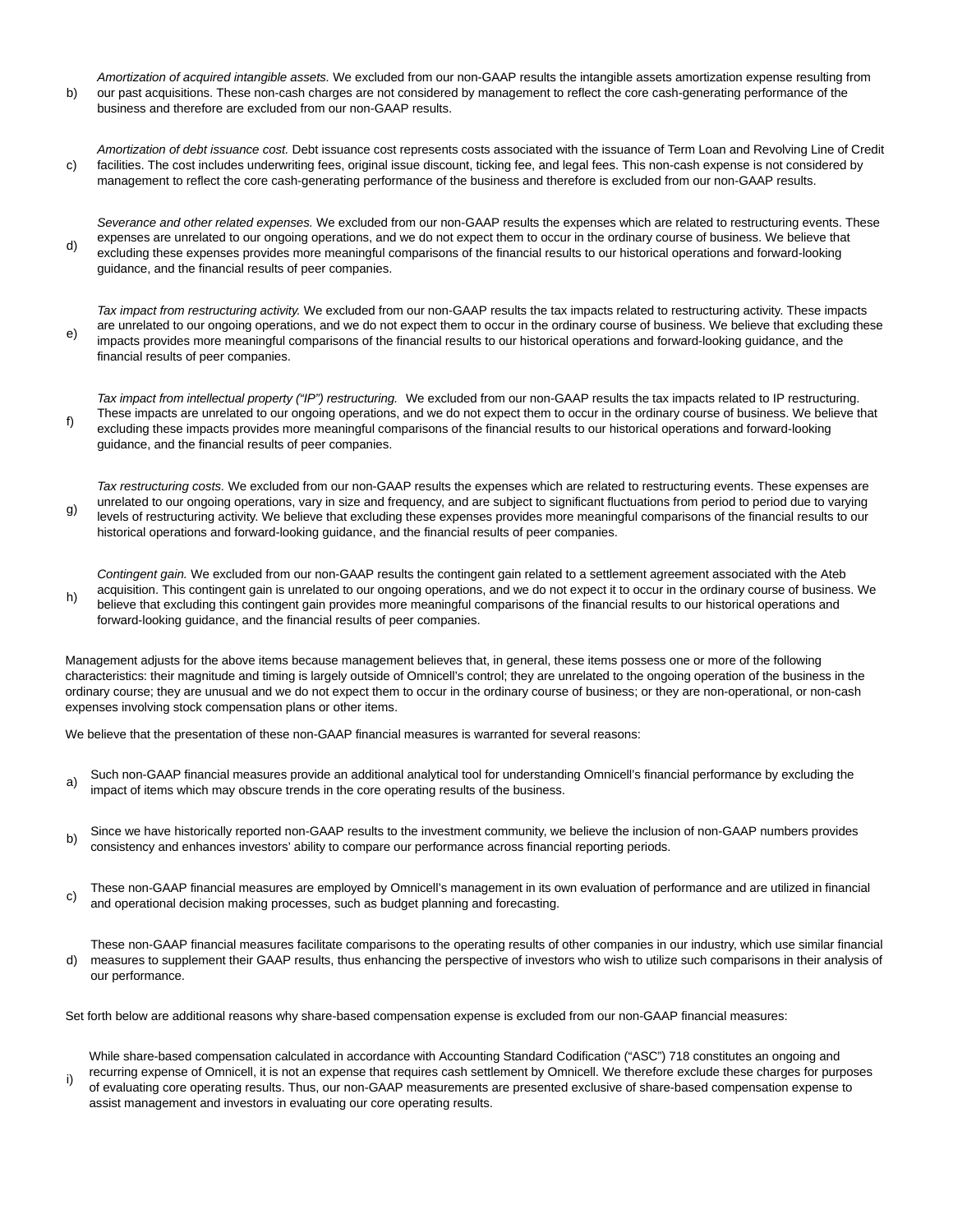We present ASC 718 share-based payment compensation expense in our reconciliation of non-GAAP financial measures on a pre-tax basis because the exact tax differences related to the timing and deductibility of share-based compensation under ASC 718 are dependent upon the

ii) trading price of Omnicell's common stock and the timing and exercise by employees of their stock options. As a result of these timing and market uncertainties, the tax effect related to share-based compensation expense would be inconsistent in amount and frequency and is therefore excluded from our non-GAAP results.

Our adjusted EBITDA calculation is defined as earnings before interest income and expense, taxes, depreciation and amortization, and non-cash expenses, including ASC 718 share-based compensation expense, as well as certain non-GAAP adjustments.

As stated above, we present non-GAAP financial measures because we consider them to be important supplemental measures of performance. However, non-GAAP financial measures have limitations as an analytical tool and should not be considered in isolation or as a substitute for Omnicell's GAAP results. In the future, we expect to incur expenses similar to certain of the non-GAAP adjustments described above and expect to continue reporting non-GAAP financial measures excluding such items. Some of the limitations in relying on non-GAAP financial measures are:

- a) Omnicell's stock option and stock purchase plans are important components of incentive compensation arrangements and will be reflected as<br>
all all proposes in Omnicell's CAAD require for the forescential future under AC expenses in Omnicell's GAAP results for the foreseeable future under ASC 718.
- b) Other companies, including companies in Omnicell's industry, may calculate non-GAAP financial measures differently than Omnicell, limiting their usefulness as a comparative measure.

Pursuant to the requirements of SEC Regulation G, a detailed reconciliation between Omnicell's non-GAAP and GAAP financial results is set forth in the financial tables at the end of this press release. Investors are advised to carefully review and consider this information strictly as a supplement to the GAAP results that are contained in this press release and in Omnicell's SEC filings.

Our 2019 guidance for non-GAAP earnings per share, as well as certain projections to be discussed in the conference call noted above, exclude "certain items," which include but are not limited to: unusual gains and losses; costs associated with future restructurings; acquisition-related expenses; and certain tax and litigation outcomes. We do not provide a reconciliation of non-GAAP earnings per share guidance to the comparable GAAP measure as these items are inherently uncertain and difficult to estimate, and cannot be predicted without unreasonable effort. We believe such a reconciliation would imply a degree of precision that could be confusing to investors. These items may also have a material impact on GAAP earnings per share in future periods.

#### **Omnicell, Inc.**

### **Condensed Consolidated Statements of Operations**

**(Unaudited, in thousands, except per share data)**

### **Three months ended September 30, Nine months ended September 30,**

|                                     | 2019          | 2018          | 2019      | 2018      |
|-------------------------------------|---------------|---------------|-----------|-----------|
| Revenues:                           |               |               |           |           |
| Product revenues                    | \$<br>168,488 | 149,709<br>\$ | \$472,477 | \$415,004 |
| Services and other revenues         | 60,317        | 54,558        | 176,258   | 160,555   |
| <b>Total revenues</b>               | 228,805       | 204,267       | 648,735   | 575,559   |
| Cost of revenues:                   |               |               |           |           |
| Cost of product revenues            | 86,695        | 79,149        | 250,089   | 229,642   |
| Cost of services and other revenues | 29,963        | 26,209        | 85,337    | 75,770    |
| Total cost of revenues              | 116,658       | 105,358       | 335,426   | 305,412   |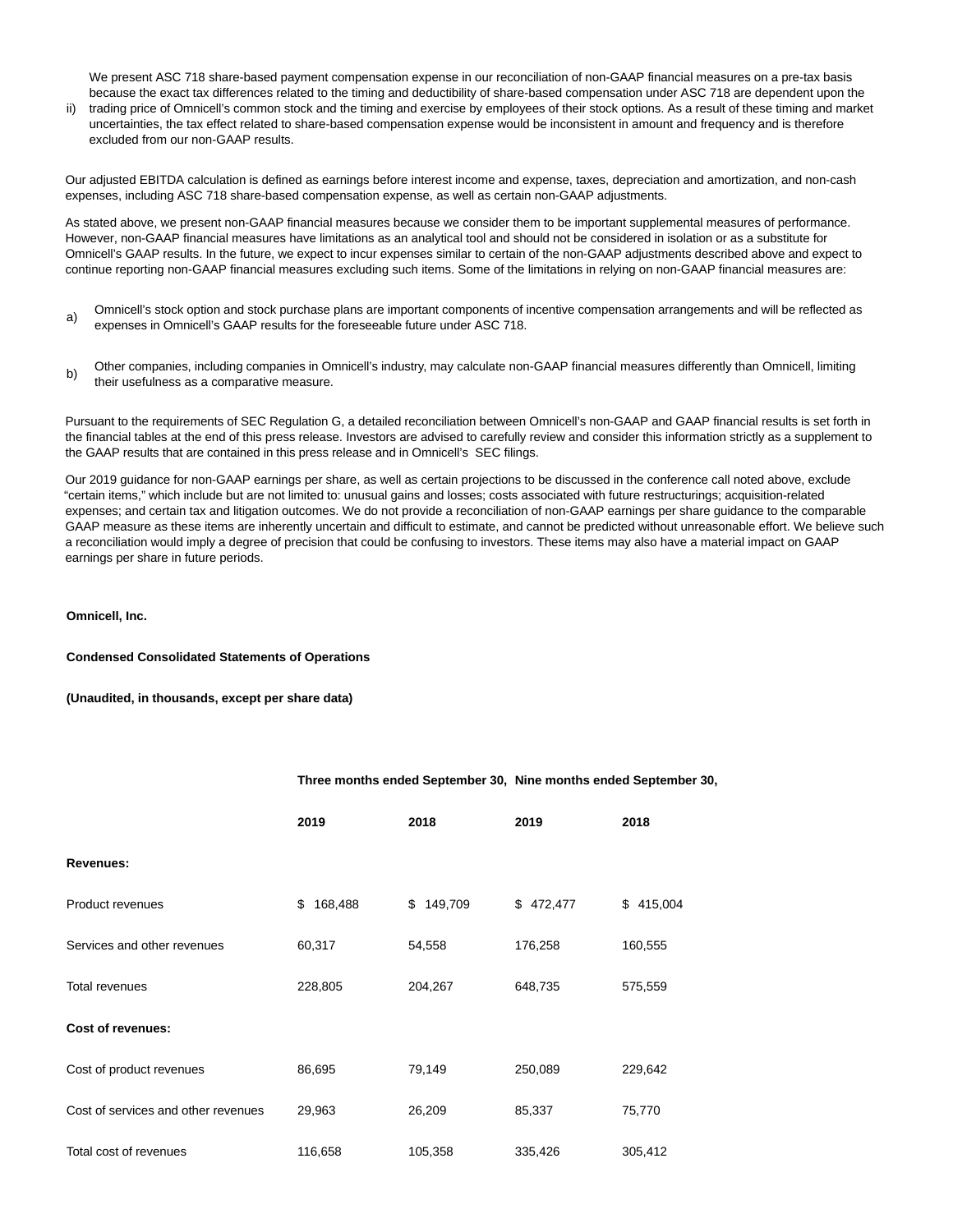| <b>Gross profit</b>                              | 112,147      | 98,909   | 313,309  | 270,147      |
|--------------------------------------------------|--------------|----------|----------|--------------|
| <b>Operating expenses:</b>                       |              |          |          |              |
| Research and development                         | 16,625       | 15,805   | 49,551   | 47,854       |
| Selling, general, and administrative             | 70,876       | 65,609   | 207,588  | 196,831      |
| Total operating expenses                         | 87,501       | 81,414   | 257,139  | 244,685      |
| Income from operations                           | 24,646       | 17,495   | 56,170   | 25,462       |
| Interest and other income (expense), net (1,168) |              | (2, 837) | (4,207)  | (6, 462)     |
| Income before provision for income taxes 23,478  |              | 14,658   | 51,963   | 19,000       |
| Provision for (benefit from) income taxes 3,495  |              | 1,030    | 12,720   | (3,936)      |
| Net income                                       | 19,983<br>\$ | \$13,628 | \$39,243 | 22,936<br>\$ |
| Net income per share:                            |              |          |          |              |
| <b>Basic</b>                                     | \$0.48       | \$0.35   | \$0.95   | \$<br>0.59   |
| <b>Diluted</b>                                   | \$0.46       | \$0.33   | \$0.92   | \$0.57       |
| Weighted-average shares outstanding:             |              |          |          |              |
| Basic                                            | 41,771       | 39,432   | 41,283   | 39,015       |
| <b>Diluted</b>                                   | 43,052       | 40,860   | 42,796   | 40,237       |

**Condensed Consolidated Balance Sheets**

**(Unaudited, in thousands)**

**September 30, December 31, 2019 2018**

# **ASSETS**

Current assets:

Cash and cash equivalents  $$ 137,277$   $$ 67,192$ 

Accounts receivable and unbilled receivables, net 203,391 196,238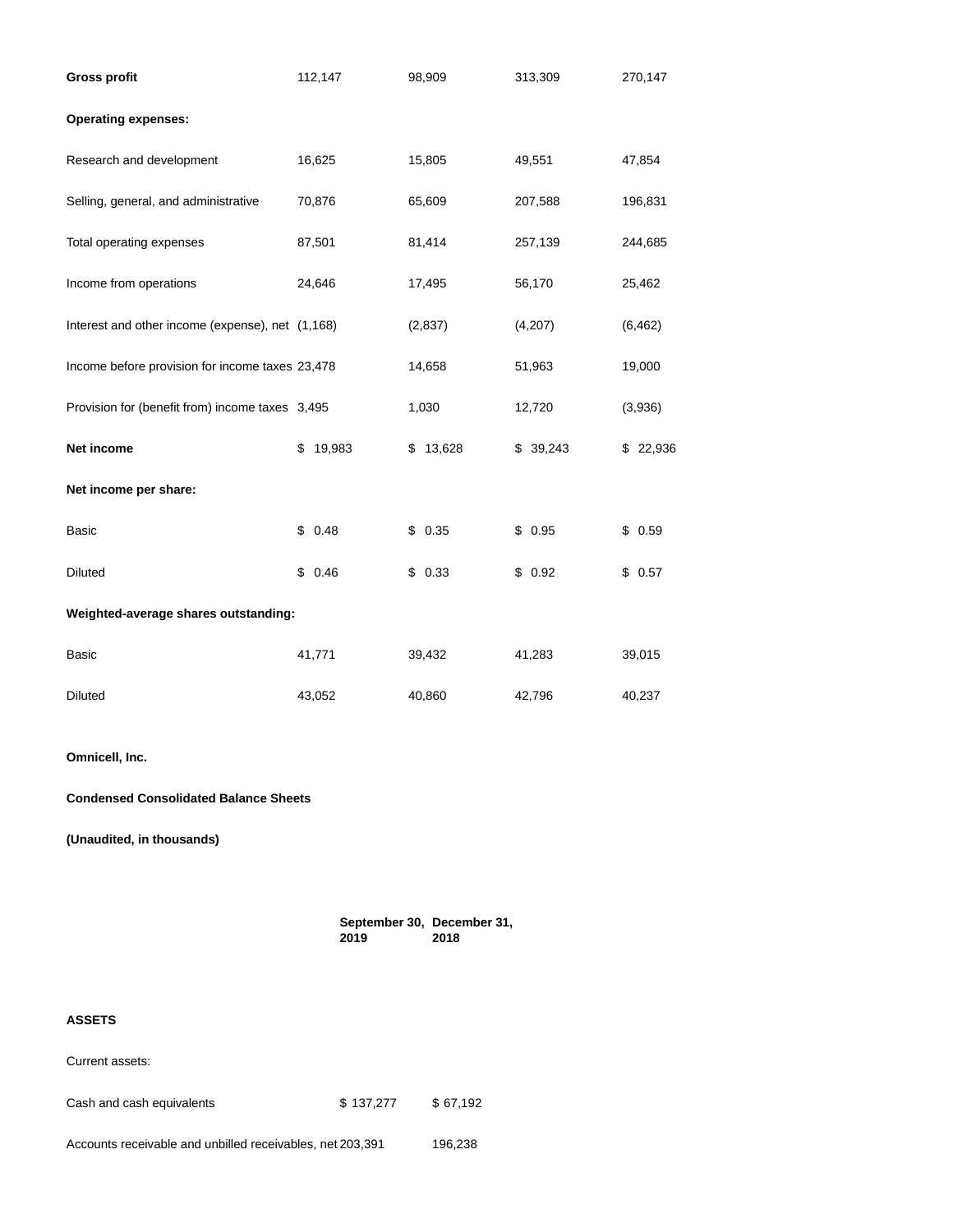| Inventories                                    | 105,813     | 100,868     |
|------------------------------------------------|-------------|-------------|
| Prepaid expenses                               | 18,728      | 20,700      |
| Other current assets                           | 11,870      | 12,136      |
| <b>Total current assets</b>                    | 477,079     | 397,134     |
| Property and equipment, net                    | 54,877      | 51,500      |
| Long-term investment in sales-type leases, net | 21,494      | 17,082      |
| Operating lease right-of-use assets            | 59,041      |             |
| Goodwill                                       | 334,516     | 335,887     |
| Intangible assets, net                         | 129,163     | 143,686     |
| Long-term deferred tax assets                  | 30,607      | 15,197      |
| Prepaid commissions                            | 45,234      | 46,143      |
| Other long-term assets                         | 92,259      | 74,613      |
| <b>Total assets</b>                            | \$1,244,270 | \$1,081,242 |

# **LIABILITIES AND STOCKHOLDERS' EQUITY**

Current liabilities:

| Accounts payable                      | \$48,449 | \$38,038 |
|---------------------------------------|----------|----------|
| Accrued compensation                  | 33,499   | 41,660   |
| <b>Accrued liabilities</b>            | 58,017   | 43,047   |
| Deferred revenues, net                | 88,205   | 81,835   |
| <b>Total current liabilities</b>      | 228,170  | 204,580  |
| Long-term deferred revenues           | 7,979    | 10,582   |
| Long-term deferred tax liabilities    | 60,917   | 41,484   |
| Long-term operating lease liabilities | 52,738   |          |
| Other long-term liabilities           | 9,798    | 9,562    |
| Long-term debt, net                   | 77,135   | 135,417  |
| <b>Total liabilities</b>              | 436,737  | 401,625  |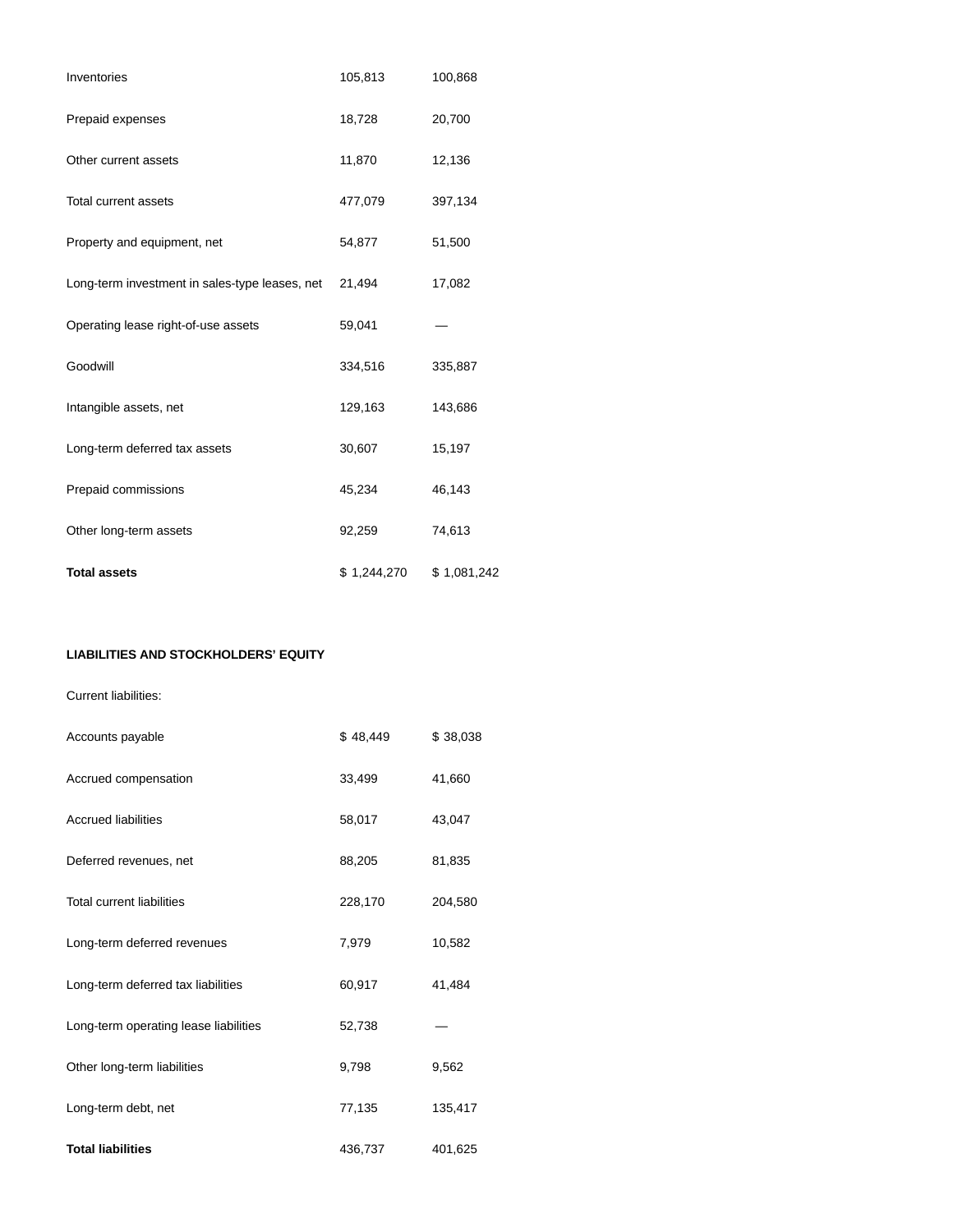| Total stockholders' equity                 | 807.533     | 679.617     |
|--------------------------------------------|-------------|-------------|
| Total liabilities and stockholders' equity | \$1.244.270 | \$1,081,242 |

## **Condensed Consolidated Statements of Cash Flows**

# **(Unaudited, in thousands)**

|                                                                                   | Nine months ended September 30, |           |
|-----------------------------------------------------------------------------------|---------------------------------|-----------|
|                                                                                   | 2019                            | 2018      |
| <b>Operating Activities</b>                                                       |                                 |           |
| Net income                                                                        | \$39,243                        | \$22,936  |
| Adjustments to reconcile net income to net cash provided by operating activities: |                                 |           |
| Depreciation and amortization                                                     | 39,525                          | 37,490    |
| Loss on disposal of property and equipment                                        | 436                             | 136       |
| Share-based compensation expense                                                  | 25,175                          | 20,851    |
| Deferred income taxes                                                             | 4,023                           | (8, 849)  |
| Amortization of operating lease right-of-use assets                               | 7,917                           |           |
| Amortization of debt financing fees                                               | 1,718                           | 1,718     |
| Changes in operating assets and liabilities:                                      |                                 |           |
| Accounts receivable and unbilled receivables                                      | (7, 716)                        | (16, 179) |
| Inventories                                                                       | (7,015)                         | (5,288)   |
| Prepaid expenses                                                                  | (1, 341)                        | 774       |
| Other current assets                                                              | 974                             | 3,120     |
| Investment in sales-type leases                                                   | (5, 120)                        | (1,732)   |
| Prepaid commissions                                                               | 909                             | 991       |
| Other long-term assets                                                            | 3,944                           | (6, 188)  |
| Accounts payable                                                                  | 10,316                          | (8, 439)  |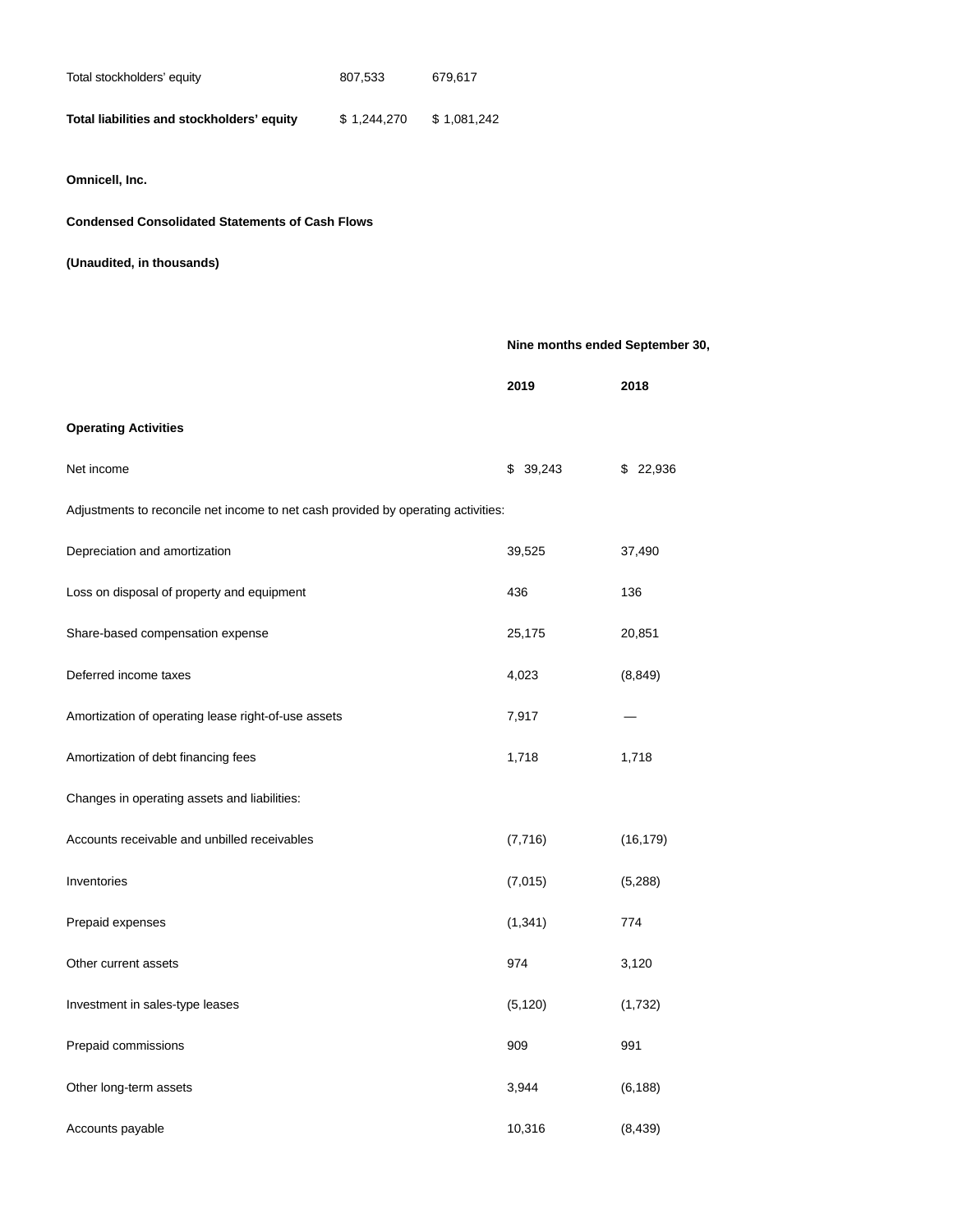| Accrued compensation                                         | (8, 161)  | 5,712     |
|--------------------------------------------------------------|-----------|-----------|
| <b>Accrued liabilities</b>                                   | 5,262     | 1,482     |
| Deferred revenues                                            | 3,900     | 9,014     |
| Operating lease liabilities                                  | (7, 887)  |           |
| Other long-term liabilities                                  | 4,086     | (1,035)   |
| Net cash provided by operating activities                    | 110,188   | 56,514    |
| <b>Investing Activities</b>                                  |           |           |
| Software development for external use                        | (34, 129) | (22, 213) |
| Purchases of property and equipment                          | (12, 632) | (19,259)  |
| Net cash used in investing activities                        | (46, 761) | (41, 472) |
| <b>Financing Activities</b>                                  |           |           |
| Repayment of debt and revolving credit facility              | (60,000)  | (27,000)  |
| At the market offering, net of offering costs                | 37,806    |           |
| Proceeds from issuances under stock-based compensation plans | 35,029    | 27,729    |
| Employees' taxes paid related to restricted stock units      | (5,790)   | (3,648)   |
| Net cash provided by (used in) financing activities          | 7,045     | (2,919)   |
| Effect of exchange rate changes on cash and cash equivalents | (387)     | (373)     |
| Net increase in cash and cash equivalents                    | 70,085    | 11,750    |
| Cash and cash equivalents at beginning of period             | 67,192    | 32,424    |
| Cash and cash equivalents at end of period                   | \$137,277 | \$44,174  |

**Reconciliation of GAAP to Non-GAAP**

**(Unaudited, in thousands, except per share data and percentage)**

**Three months ended September 30, Nine months ended September 30,**

|  | 2019 | 2018 | 2019 | 2018 |
|--|------|------|------|------|
|--|------|------|------|------|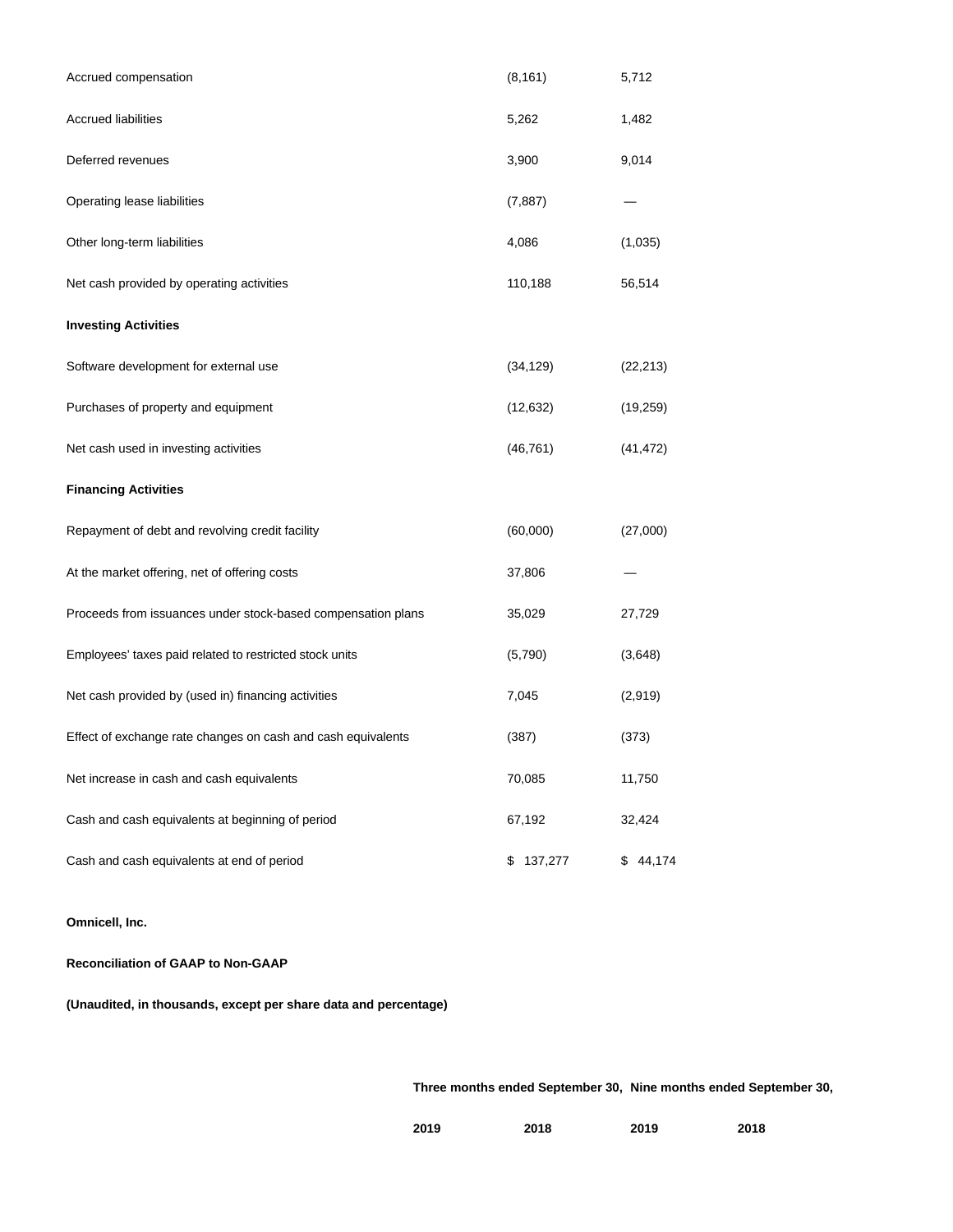### **Reconciliation of GAAP revenues to non-GAAP revenues:**

| <b>GAAP</b> revenues | \$228,805 | \$ 204.267 | \$648,735 | \$575.559  |
|----------------------|-----------|------------|-----------|------------|
| Non-GAAP revenues    | \$228,805 | \$ 204.267 | \$648.735 | \$ 575,559 |

# **Reconciliation of GAAP gross profit to non-GAAP gross profit:**

| GAAP gross profit                    | \$112,147 | \$98,909  | \$313,309  | \$270,147  |
|--------------------------------------|-----------|-----------|------------|------------|
| GAAP gross margin                    | 49.0%     | 48.4%     | 48.3%      | 46.9%      |
| Share-based compensation expense     | 1,316     | 1,150     | 4.194      | 3,346      |
| Amortization of acquired intangibles | 2,037     | 2.728     | 6.147      | 8.275      |
| Non-GAAP gross profit                | \$115,500 | \$102.787 | \$ 323,650 | \$ 281,768 |
| Non-GAAP gross margin                | 50.5%     | 50.3%     | 49.9%      | 49.0%      |

# **Reconciliation of GAAP operating expenses to non-GAAP operating expenses:**

| GAAP operating expenses                                        | \$87,501 | \$81,414 | \$257.139 | \$244.685 |
|----------------------------------------------------------------|----------|----------|-----------|-----------|
| GAAP operating expenses % to total revenues                    | 38.2%    | 39.9%    | 39.6%     | 42.5%     |
| Share-based compensation expense                               | (7, 189) | (5,935)  | (20, 981) | (17, 505) |
| Amortization of acquired intangibles                           | (2,545)  | (3,029)  | (7,891)   | (9,393)   |
| Severance and other expenses                                   | (194)    | 67       | (920)     | (3, 180)  |
| Non-GAAP operating expenses                                    | \$77,573 | \$72,517 | \$227,347 | \$214,607 |
| Non-GAAP operating expenses % to total non-GAAP revenues 33.9% |          | 35.5%    | 35.0%     | 37.3%     |

# **Reconciliation of GAAP income from operations to non-GAAP income from operations:**

| GAAP income from operations               | \$24.646 | \$17.495 | \$56.170 | \$25,462 |
|-------------------------------------------|----------|----------|----------|----------|
| GAAP operating income % to total revenues | 10.8%    | 8.6%     | 8.7%     | 4.4%     |
| Share-based compensation expense          | 8.505    | 7.085    | 25.175   | 20,851   |
| Amortization of acquired intangibles      | 4.582    | 5.757    | 14.038   | 17.668   |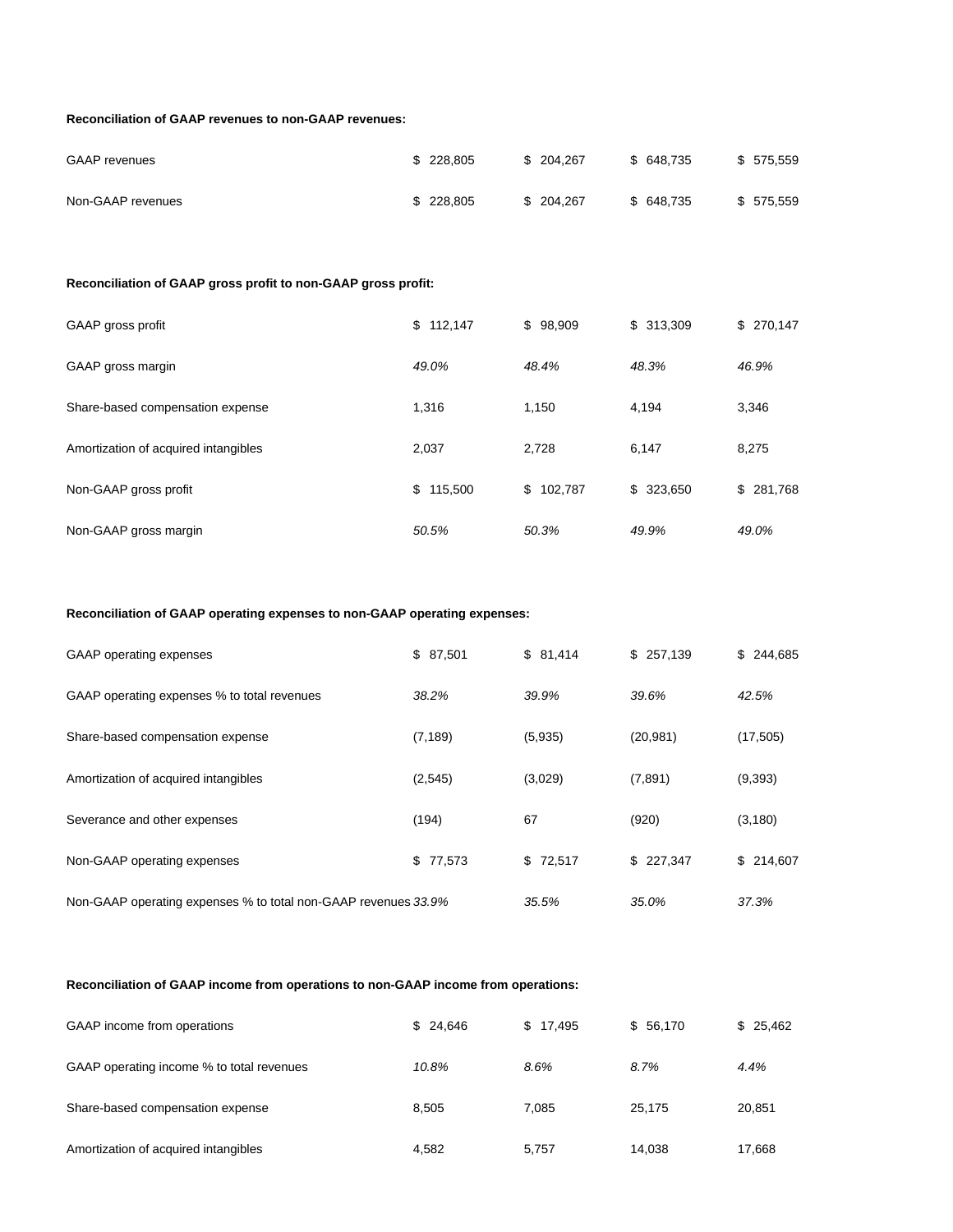| Severance and other expenses                           | 194      | (67)      | 920      | 3,180    |
|--------------------------------------------------------|----------|-----------|----------|----------|
| Non-GAAP income from operations                        | \$37.927 | \$ 30.270 | \$96.303 | \$67.161 |
| Non-GAAP operating income % to total non-GAAP revenues | 16.6%    | 14.8%     | 14.8%    | 11.7%    |

### **Reconciliation of GAAP to Non-GAAP**

**(Unaudited, in thousands, except per share data and percentage)**

### **Three months ended September 30, Nine months ended September 30,**

| 2019 | 2018 | 2019 | 2018 |
|------|------|------|------|
|      |      |      |      |

### **Reconciliation of GAAP net income to non-GAAP net income:**

| GAAP net income                                    | \$<br>19,983 | \$<br>13,628 | \$39,243     | \$<br>22,936 |
|----------------------------------------------------|--------------|--------------|--------------|--------------|
| Tax benefit for restructuring activity             |              |              |              | (4,205)      |
| Tax impact of IP restructuring                     |              |              | 9,624        |              |
| Share-based compensation expense                   | 8,505        | 7,085        | 25,175       | 20,851       |
| Amortization of acquired intangibles               | 4,582        | 5,757        | 14,038       | 17,668       |
| Severance and other expenses <sup>(a)</sup>        | 767          | 506          | 2,639        | 4,899        |
| Contingent gain                                    |              |              |              | (2, 456)     |
| Tax effect of the adjustments above <sup>(b)</sup> | (1, 123)     | (1, 315)     | (3,501)      | (4,222)      |
| Non-GAAP net income                                | 32,714<br>\$ | \$<br>25,661 | 87,218<br>\$ | 55,471<br>\$ |

### **Reconciliation of GAAP net income per share - diluted to non-GAAP net income per share - diluted:**

| Shares - diluted GAAP               | 43,052  | 40,860     | 42,796 | 40,237    |
|-------------------------------------|---------|------------|--------|-----------|
| Shares - diluted Non-GAAP           | 43,052  | 40,860     | 42,796 | 40,237    |
|                                     |         |            |        |           |
| GAAP net income per share - diluted | \$ 0.46 | 0.33<br>S. | \$0.92 | S<br>0.57 |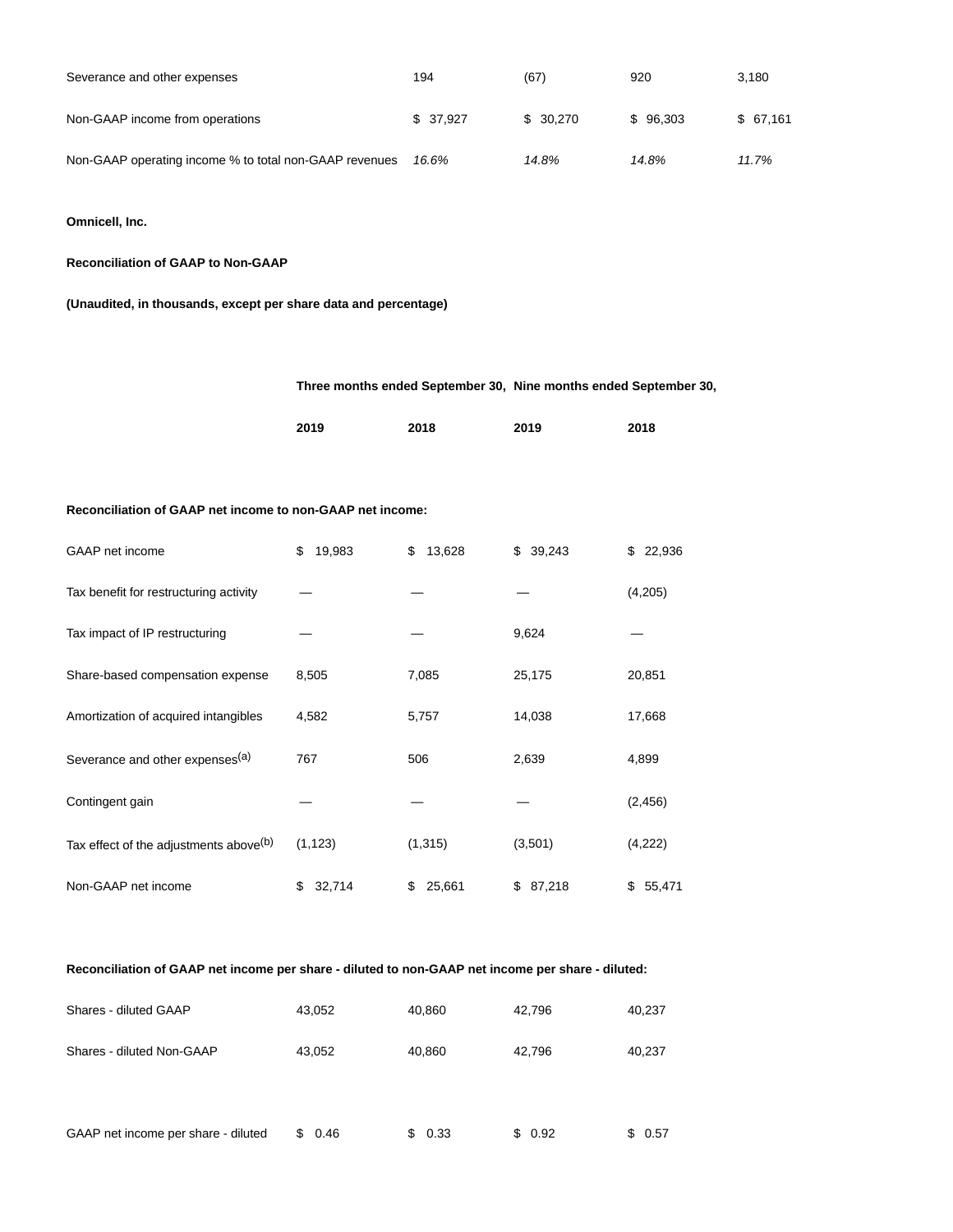| Tax benefit for restructuring activity          |        |            |        | (0.10)      |
|-------------------------------------------------|--------|------------|--------|-------------|
| Tax impact of IP restructuring                  |        |            | 0.22   |             |
| Share-based compensation expense                | 0.20   | 0.17       | 0.59   | 0.52        |
| Amortization of acquired intangibles            | 0.11   | 0.15       | 0.33   | 0.43        |
| Severance and other expenses                    | 0.02   | 0.01       | 0.06   | 0.12        |
| Contingent gain                                 |        |            |        | (0.06)      |
| Tax effect of the adjustments above(b)          | (0.03) | (0.03)     | (0.08) | (0.10)      |
| Non-GAAP net income per share - diluted \$ 0.76 |        | 0.63<br>\$ | \$2.04 | 1.38<br>\$. |
|                                                 |        |            |        |             |

### **Reconciliation of GAAP net income to non-GAAP Adjusted EBITDA(c):**

| GAAP net income                       | \$<br>19,983 | 13,628<br>\$ | \$<br>39,243  | 22,936<br>\$ |
|---------------------------------------|--------------|--------------|---------------|--------------|
| Share-based compensation expense      | 8,505        | 7,085        | 25,175        | 20,851       |
| Interest (income) and expense, net    | 572          | 1,561        | 1,965         | 4,948        |
| Depreciation and amortization expense | 13,651       | 12,661       | 39,525        | 37,490       |
| Severance and other expenses          | 767          | 506          | 2,639         | 4,899        |
| Contingent gain                       |              |              |               | (2, 456)     |
| Income tax expense (benefit)          | 3,495        | 1,030        | 12,720        | (3,936)      |
| Non-GAAP adjusted EBITDA              | 46,973<br>\$ | 36,471<br>\$ | \$<br>121,267 | \$84,732     |

For the three months ended September 30, 2019, other expenses include \$0.4 million and \$0.2 million of amortization of debt issuance cost related to prior acquisitions and credit facilities amendments, respectively, and \$0.2 million of tax restructuring costs. For the nine months ended September 30, 2019, other expenses include \$1.2 million and \$0.5 million of amortization of debt issuance cost related to prior acquisitions and credit facilities amendments, respectively, and \$0.9 million of tax restructuring costs. For the three months ended September 30, 2018, other

a) expenses include \$0.4 million and \$0.2 million of amortization of debt issuance cost related to prior acquisitions and credit facilities amendments, respectively. For the nine months ended September 30, 2018, other expenses include \$1.2 million and \$0.5 million of amortization of debt issuance cost related to prior acquisitions and credit facilities amendments, respectively, and \$0.6 million of tax restructuring costs.

Tax effects calculated for all adjustments except tax benefits and expenses, and share-based compensation expense, using an estimated<br>
b) annual effective tax rate of 21% for both fiscal years 2019 and 2018.

c) Defined as earnings before interest income and expense, taxes, depreciation and amortization, share-based compensation, as well as excluding certain non-GAAP adjustments.

OMCL-E

View source version on businesswire.com:<https://www.businesswire.com/news/home/20191024005954/en/>